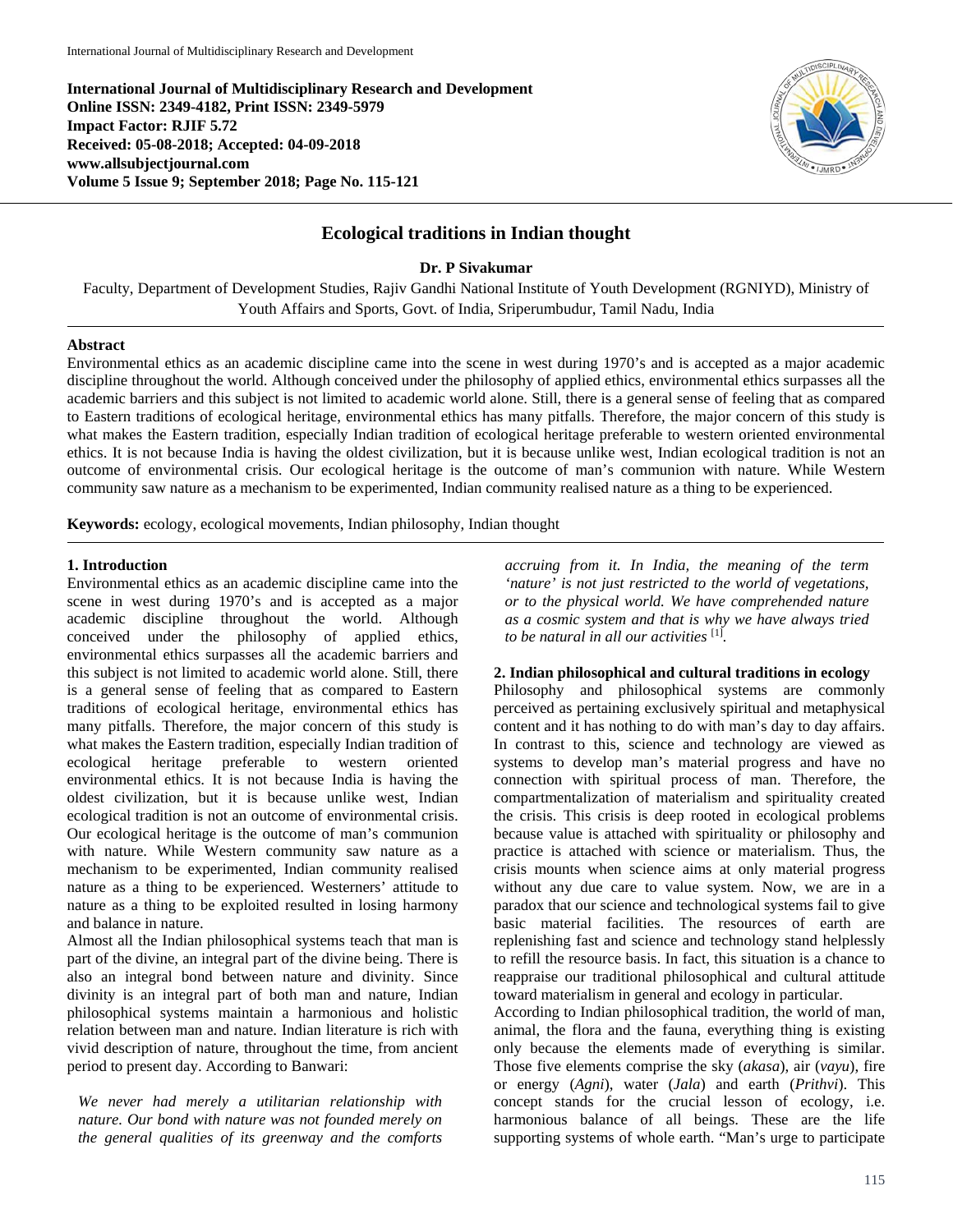in the cosmic drama is expressed daily through gestures: by offering water with folded hands to the sun God, by kindling the sacred fire, by attrition of the two *aranis* or lighting the home fire, by pouring ghee on fire, by fumigating the house, by pouring water at the foot of trees, by ritual bathing in rivers, by the conservation of sacred groves, by garlanding of domestic animals in fact, by all acts of daily life that becomes rituals in that they associate man with nature [2].

An investigation into the traditional Indian philosophical systems reveals two crucial aspects in relation with ecology.

- 1. All the traditional systems prescribe about man's relationship with nature/environment as a mode of sustenance and material prosperity.
- 2. Such prescription is also important from the point of view of harmonious balance between all creatures. This also provides social harmony and peaceful co-existence.

Indian philosophical systems provide an environmental philosophy based on ethics and a cultural system which cares for all natural entities. Our great seers foresaw the dangers of environmental crisis even when there is no chaos. They prescribed certain rules for the protection of environment in relation with religion, so that men may follow these rules in the fear of God.

The belief of ancient people that culture was born and developed in the forests and forests stands as a resource for human survival made them to have respectful attitude to nature. The forests played a vital part in evolving cultural patterns of India. "Most of the ancient books like *Vedas*, *Puranas*, *Brahmans* and *Aranyakas* were written by Rishis' living in forests. One finds reference to three main types of *vana* of ancient times i.e. *Mahavana*, *Tapovana*, and *Srivana*. *Mahavana* was devoid of human habitation and the human interference was therefore negligible. Such forests were dense, virgin and natural covering large mountainous and low lying areas. Lord Siva is believed to be the presiding deity of these forests. *Tapovana* was the forests where the sages did tapas. Our *Upanisads* and *Aranyakas* were written in those forests. Most of the *Tapovanas* are extinct now. These forests were actually full of plants and trees which gave edible and medicinal leaves, roots, fruits, shades and soothing climates. *Srivanas* were local forests and were managed by village and town panchayats. They were full of various kinds of trees, depending on soil, climate and other environmental conditions and local needs. Thus the concept of social forestry was born to Indians even in that hoary past" [3].

The entire ecological crisis in present day society is mainly because the so called modern society is built up in parallel with industrial society. In the past, Indian society was deeply rooted in nature and Indian civilization is a major contribution of nature. In contrast to this, the present day society has an antagonistic attitude towards the nature.

## **3. Environment in** *Vedic* **literature**

Ranchor Prime in his seminal work *Hinduism and Ecology* says that "Western civilization needs to rediscover the balance and harmony which it has lost. We must take advantage of the fact that we are now a global community and are no longer limited to learning from only one tradition. There are many sources of wisdom left to us all over the world. The west has much to learn from the wisdom traditions of India" [4].

The great saints reordered the details about each tree in detail and particularly about medicinal plants. This system of scientific recording excels even modern classification, "because they lived in the forest the early *Vedic* teachers attached great importance to trees. Beneath a tree was the correct place for a disciple to receive spiritual instruction from a guru. The tree was the symbol of patience and tolerance. The sages carefully studied and recorded the herbal and medicinal properties of the forest. Some trees gained special significance and poems and prayers were composed about them and the spirits dwelling within them" [5]. Indian sages identified human with nature. In the *Brihadaranyaka Upanisad*, the sage Yajnavalkya equates man with a tree-"As is the mighty tree so indeed is a man: this is true. His hairs are the leaves and his skin is the outer bark" [6].

India's cultural heritage is rich with stories and descriptions about mutual harmony between man and nature. The *Vedic* man was in a transition stage, a stage he had developed with his intellectual capacity, and considered himself that nature had blessed him by giving such a life. *Vedic* man treated himself as part of nature. He believed that the Supreme Being incarnates in the form of different species. Therefore, each species is important and sacred. So for *Vedic* man, God and nature were same. At the same time, *Vedic* societies felled trees for agricultural purpose and cleared land and killed wild animals but still, they were conscious of the ecological worthiness which is evident through their literatures. A *Vedic* person describes plants as mothers and Goddesses.

"O plants, I pray you as mothers and Goddesses" [7].

The *Vedic* literature is full of stories with sentimental relationship of man and environment. He was more closely attached with environment and conceived environment as equal partners. During this period, human habits and ways of living were influenced by the environment and surroundings. His concept of family includes not only humans but also cattle, pets etc. "Feeling of love and attachment towards environment, expression of belief, gratitude and sacrifice in special circumstances for environmental conservation are true human sentiments. If we feel oneness with all the constituents of environment of a particular area, feel happy if it prospers and feel sad if it degrades; this is the best of our environmental consciousness. This is the *Vedic* concept towards environment and its constituents" [8].

### **4. Hinduism and natural environment**

To study the development of Hindu Philosophical Systems' attitude towards nature, we should start from *Vedic* period where the earliest hymns of human thought is dedicated to natural powers. When the earliest man passed the evolutionary form from animal to rational man, he was stuck by the powers and charms of nature. He started learning the forces of nature by worshipping them in all forms. It was nature which nurtured human intellect with food for thought and food for body. Consequently the whole culture of *Vedic* man developed by worshipping nature and he glorified the nature's powers. Nature, for *Vedic* man provided a firm platform to develop and harness skills for human survival. Nature was his guide in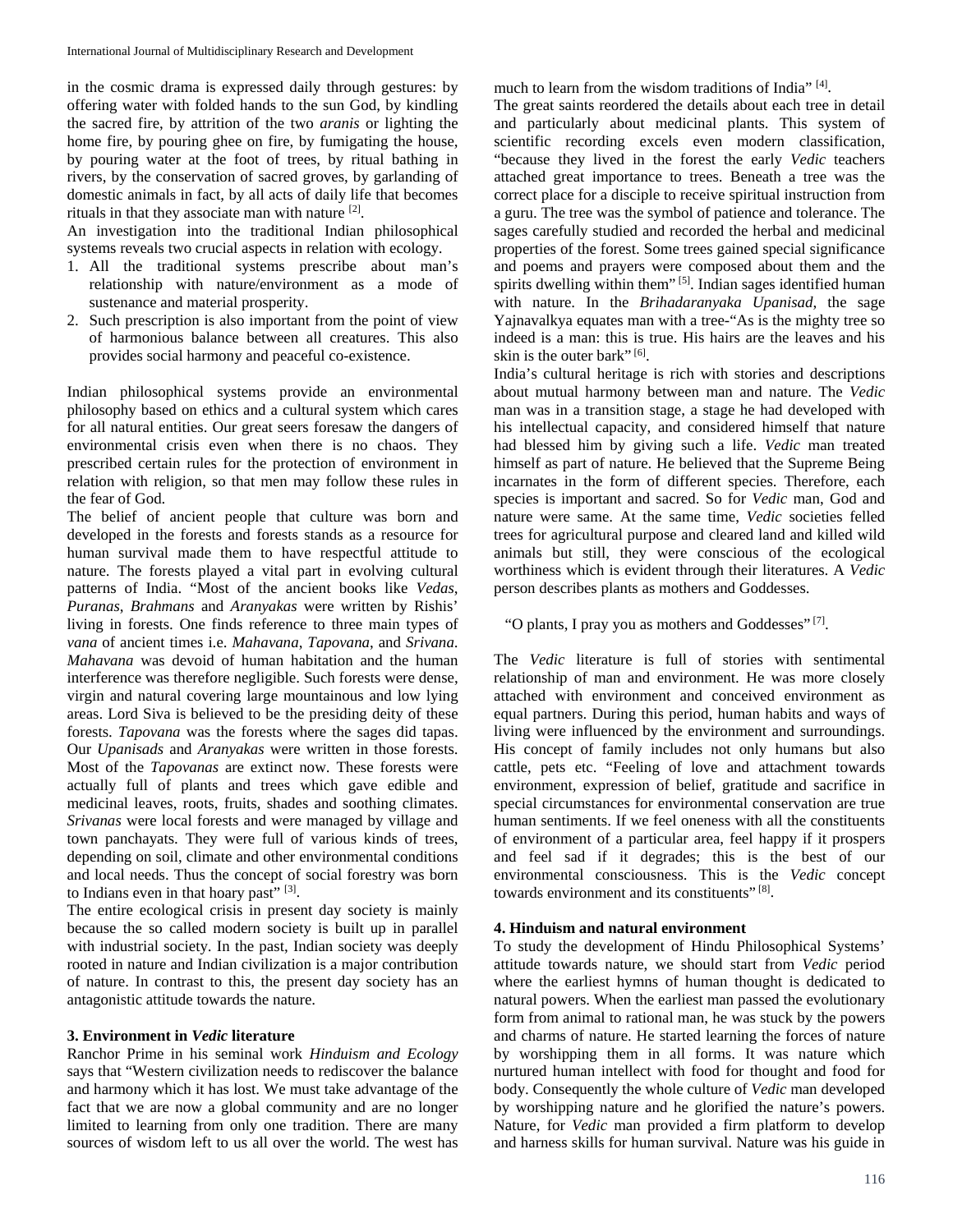all stages of development, from satisfying bodily needs to spiritual needs. This dependence resulted in personifying various deities like sun, (Surya) fire (Agni) etc. Initially such worshipping was in the form of mass worshipping and people demanded favors for such worshipping in return. The cultural aspect of Hindu Philosophy is expressed as 'Forest culture'. This forest culture or Aranya Sanskriti started from *Vedic* period. The importance given to trees and to forests is clearly mentioned in *Vedas*, since forests played a vital role in shaping the culture of ancient man. It taught him the most important lessons of living, made him to survive in his own terms, educated him in the importance of human collectiveness Domesticated animals and fruit bearing trees made him to believe that he is one among nature's sons. Medicinal plants made him conscious of nature's worthiness.

Indian culture is not wholly spiritual oriented or material oriented, as we kept a balance between the two. Our attitudes and concepts of material prosperity are not limited in man alone, but includes all living beings including plants and trees. "Only that culture can prosper which is beneficial to all, in which people's interest do not clash unnecessarily, in which even the life of birds and animals is being made comfortable, and along with this the resources provided by nature are being used in such a way that as we use them we can also increase them in the same proportion" [9]. We formulated elaborate rules for farming. Such rules ensured that the land is used properly and fertility is maintained through organic farming. According to Indian concept, all vegetation, animals and humans emerge from the first principle of world order, i.e. seed and womb; both are energized by *prana* (breath) [10].

Our ancient culture always encouraged planting of trees and such acts of planting trees and maintaining gardens of different flowers were told to inherit *swarga*, or a place in the heaven. At the same time, we also encouraged superstitions in order to ban the cutting of trees. Indian folklores such as *Yaksas* were made to believe that some deities inhabited in trees and should not cut down. For cutting the trees for material purpose like construction activities, an elaborated ritual should be followed. Our ancestors identified each trees with particular God or Goddess so that such trees may be preserved for the benefit of humanity. Such concept is not mere animistic form, but they contained wisdom and this wisdom is expressed through the language of myth and innumerous symbols. "The pivot, around which Indian myth moves, not unlike that of other parts of ancient world, is ecological balance" [11]. The villagers of India considered the trees as their natural friends which helped them to maintain a fertile soil and which checks the soil erosion.

*Prithvi Sukta* is an important hymn dedicated to the earth. In the name of this hymn, India received much acclaim for carefully presenting the beautiful expression of nature through ancient cultural philosophy. *Prithvi Sukta* advices mankind to use the resources of nature in an intelligent way, so that future generation is also benefited from it. In a sense, *Prithvi Sukta* can be called as a reminder about man's dependence on mother earth. The earth is seen as abode of a family of plants, animals, man and every living and non-living entities. 'Vasudha' means "this earth", while 'kutumba' means "extended family" including human beings, animals and all living beings. Every entity and organism is part of one large

extended family system presided over by the eternal mother Earth. It is she who supports us with her abundant endowments and riches; it is she who nourishes us; it is she who provides us with a sustainable environment; and it is she who, when angered by the misdeeds of her children, punishes them with disasters" [12].

*Prithvi Sukta* gives a detailed elaboration about water, air and soil. In *Prithvi Sukta*, the earth is conceived as mother who represents ecological balance. For evoking the mother earth, the Rishis recite: "Oh mother earth sacred are thy hills, Snowy mountains and deep forests. Be kind to us and bestow upon us happiness. May you be fertile, arable and nourisher of all. May you continue supporting people of all races and nations May you protect us from your anger. And no one exploits and subjugate your children" [13]. This reiterates that the mother earth treats all the elements of nature in an equal manner, so that the equilibrium is maintained in a rational manner. It maintains that "no group or nation has any authority over the attributes of earth" [14].

According to Indian Philosophical tradition every living being is constituted by five basic elements. Kapila Vatsyayan observes that five elements of water, earth, air, space and fire comprise the microcosm of the biological man as also the macrocosm of the universe. But no single element is autonomous in itself. It is in their ecological interaction that they assume significance [15]. However, according to *Sankhya* Philosophy, *Prakriti* is the root cause of all objects. All worldly effects are latent in *Prakriti*, which is the potentiality of nature. *Prakriti* is conceived as unity of three gunas which are held in equilibrium. The three *gunas* are *Sattva*, *Rajas* and *Tamas*. "They are constituents of *Prakriti*, and though it is of the worldly objects" [16]. According to *Sankhya*, *Prakriti* needs to be viewed with affection and adoration. Dealing with forces of nature, one should take judicious decisions.

The five elements which constitute nature are evolutes of *Prakriti*. Each of the elements possesses peculiar quality and has its own life but all are interdependent. The *Taittiriya Upanisad* says that from *Brahman* arises *akasa*; from *akasa* arises *vayu*; from *vayu* arises *tejas*, from *tejas* arises *ap*; and from *ap* arises *Prithvi*" [17]. "In the *Maintrayani Upanisad*, it is stated that the three quartered *Brahman* has its roots above, and its branches below; the branches are earth, water, fire, air and space" [18].

Indian Philosophical systems have the same attitude towards all objects. Although we accept the material stand point of the five elements we also perceive divinity in *Panchabhutas*. The same divinity is perceived in trees, mountains, lakes etc. and subsequently, Ancient India was having the wisdom of perceiving divinity in everything that exists in nature. This helped us to have a harmonious relationship with all elements of nature. This harmonious relationship creates balance and equilibrium in nature. All the civilizations which took birth in India contained this eternal wisdom and this wisdom keeps all such civilizations continue to thrive on from generations to generations. *Bhagavat Gita* also points out this harmonious marriage between matter and spirit. "The spiritual factor (*purusha*) presiding over a given matter envelopment, dynamises the inert matter and makes the insentient mineral assembly to act, as though it is intelligent and vital" [19].

Out of the five primary elements "water is the first principle of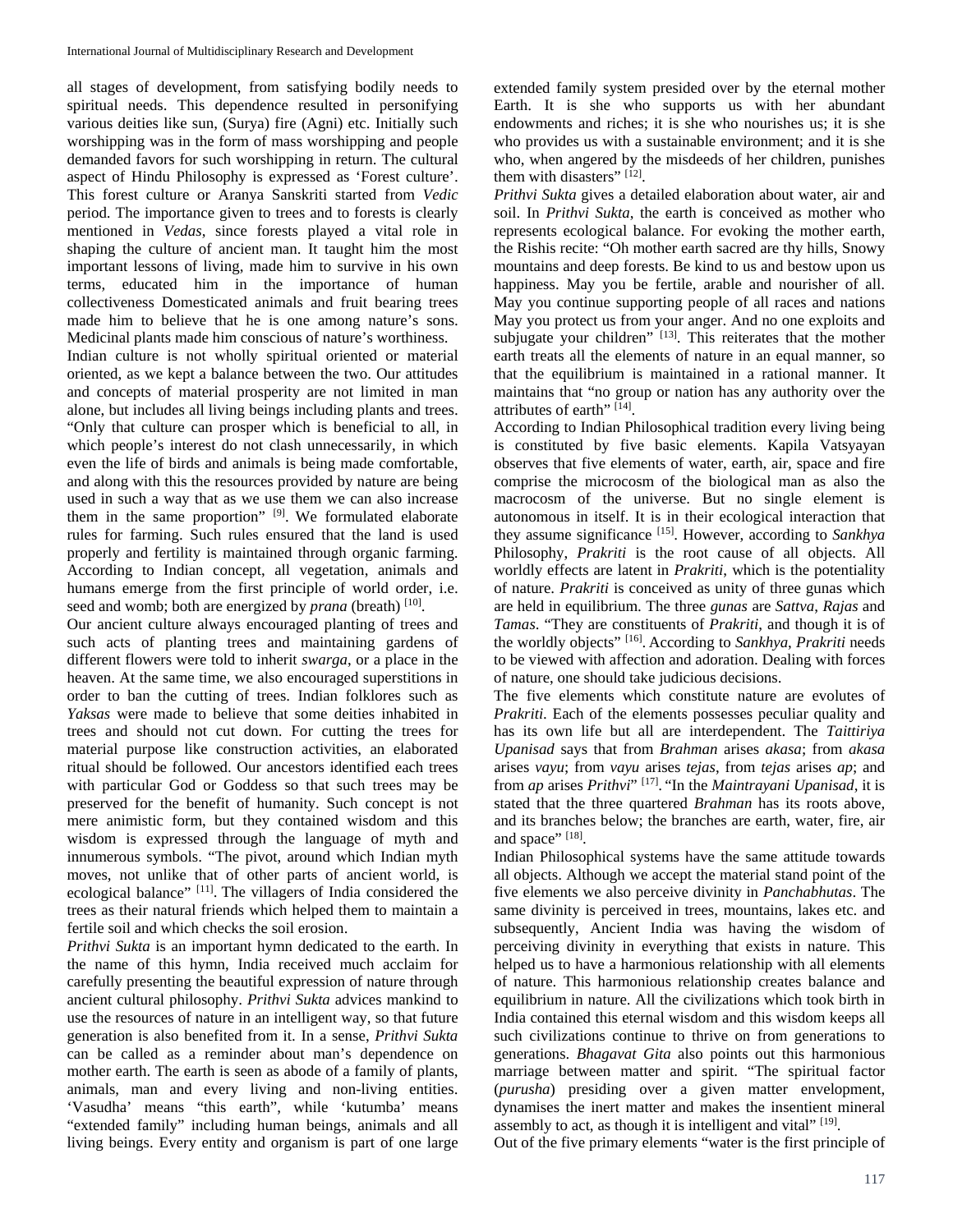fertility and Varuna finds its support in water [20]. Varuna is considered to be the God of water and the great custodian of rivers and water bodies. Water is considered to be the life purifying element. All the major civilization of the world took birth in the river banks. An ancient *Vedic* hymn describes water as great cleanser and has the great understanding of water cycles in nature.

There are innumerous myths woven around the concept of water. The *Banalinga* from Narmada and *Shaligrama* are symbols of water and solar energy respectively and they stand as ecological symbols  $[21]$ . The lotus is another peaceful symbol of ecology. Lotus is an important vegetative form connected to the mythical centre of the earth through its stem. Water is considered to be one of the primary reasons for creation. The *Upanishadic* thinkers explained the reality of Supreme Being from the elements of nature. At one point, water is said to be the source of all things. "From water, satya emerges" <sup>[22]</sup>. The seers also explained the creation theory in the form of *Trivrtkarana Vidya* i.e. the knowledge of that which is consisting of three-everything is composed of three elements-*Prithvi* (earth), *Ap* (water) and *Tejas* (luster) [23].

Another important element namely, the earth is a living system and shelters all the species including man. It is a home to all beings, both animate and inanimate. We consider earth as mother which nourishes and sustains all forms of life. Earth is the prime reason behind all the material prosperity of man. *Prithvi Sukta* is one greatest hymns dedicated to earth. Indian literature is rich with innumerous names of earth. The concept of green earth is an ideal one for all the beings and dream of every man. Air is the most essential part of our natural environment. Air is the reason that there is life in the planet. Air, according to Indian myth is limitless and crosses all boundaries of land, sea earth and water. Air is considered to be pure breath (*prana*) which takes one to the ultimate state of consciousness. *Vayu Purana* is a famous book which is wholly dedicated to air. Fire or *Agni* is considered as divine element. In the *Vedic* period, *Agni* is treated as the sacrificial fire of the *Yajna*. Sun is the source of the fire and India is a unique country which is having temples wholly dedicated to sun. The natural forces which the Indian sages worshipped were not on the basis of dogmatism, instead, on the basis of scientific and philosophical understanding of nature. The great Saint Sayanacharya worships the sun as follows,

*Yojananam sahasre dwe Deve shante deve cha yojane Ekena nimishardhena Karma mana namastuthe*

"I salute you (Sunlight) who travels two thousand two hundred and two *Yojanas* by half of a nimisha" <sup>[24]</sup>.

It reveals that we have the scientific calculations of natural forces in a systematic manner. *Akasa* is used to denote space, which is the most subtle of the five elements. Space is qualified by sound. *Akasa* is omnipresent and fills all voids. In Indian philosophy, there are innumerable myths in relation to *akasa*. All these myths are produced by those who are having high consciousness and intuitive knowledge about the elements. They were masters in developing their knowledge about all the five elements. "The *akasa*, verily, is the highest

goal of all beings. For all beings are born from the *akasa*; from the *akasa* after they are born, they live; and depart from here, they are again merged in the *akasa*" [25].

India is also the land of richest biogenetic resources in the world. Our forefathers were aware of the varieties of flora and fauna in their area. Ancient Indian literature contains detailed studies about plants and trees and their conservation strategies. We have a unique tradition of classifying and listing of plants according to its characteristics. The main such varieties of classification are as following  $[26]$ .

| Vrikshayurveda yoga - Treatment for plants   |
|----------------------------------------------|
| Buruhaanam dohada - the art of grating trees |
| - Growth of trees                            |
| - Decorations with flowers etc.              |
|                                              |

Throughout ancient literature, we can find detailed descriptions about plant treatment and forest conservation. In modern sense, it is a part of environmental ethics in general. However, the growth of modern western environmental ethics cannot match with the rich knowledge of ancient Indian literature. We have detailed description about evolution of plants, nature of plant and feature of forests. "Almost all the plants and trees that we make use of in India today were known to our ancestors. The ancient Indian texts contain names of about thirty thousand plants which were used as medicines in our day to day life, whereas the western pharmaceutical companies still prepare medicines from roughly thirty plants" [27].

Indian approach to the plant life is unique one as we treat each plant as that having a direct or indirect bearing on our social and economic life. Another special characteristic of *Vriksayurveda* is that our understanding of plants was not in a peripheral level of identifying and classification of plants. We possessed deep knowledge of interrelationship and inter dependence of each plants with other plants and animals, soil characteristics and other agrarian phenomenas. *Charaka Samhita* defines a physician as one who is well equipped with all knowledge about names and external features of plants and able to use them wisely according to the properties of plants [28].

*Vriksayurveda* contains a detailed and organized description about plant life and its various usages. It contains most particular details about the season in which a tree bears flowers and yields fruits. The cultivators possessed a fair knowledge about the preparation of manure, treatment of plants, and detailed knowledge about the medicinal properties of different parts of a tree. They knew about the diseases associated with plants in different seasons. They also calculated the life plan of trees and fertility of the soil with such details. Detailed rules about watering of plants have been dealt in *Vrikshayurveda*. It is believed that those who accrue *punya* by planting trees are greater than that from begetting a son. It is generally believed that a place without trees is a disease prone place and people should avoid such places.

Various plant disorders and diseases and their treatment are explicitly explained in detail in the works of *Agnipurana* and Varahamihira's *Brihatsamhita*. This tradition of preparing encyclopedia of plants is unique to our country and plants are classified into three types based on their constitution. This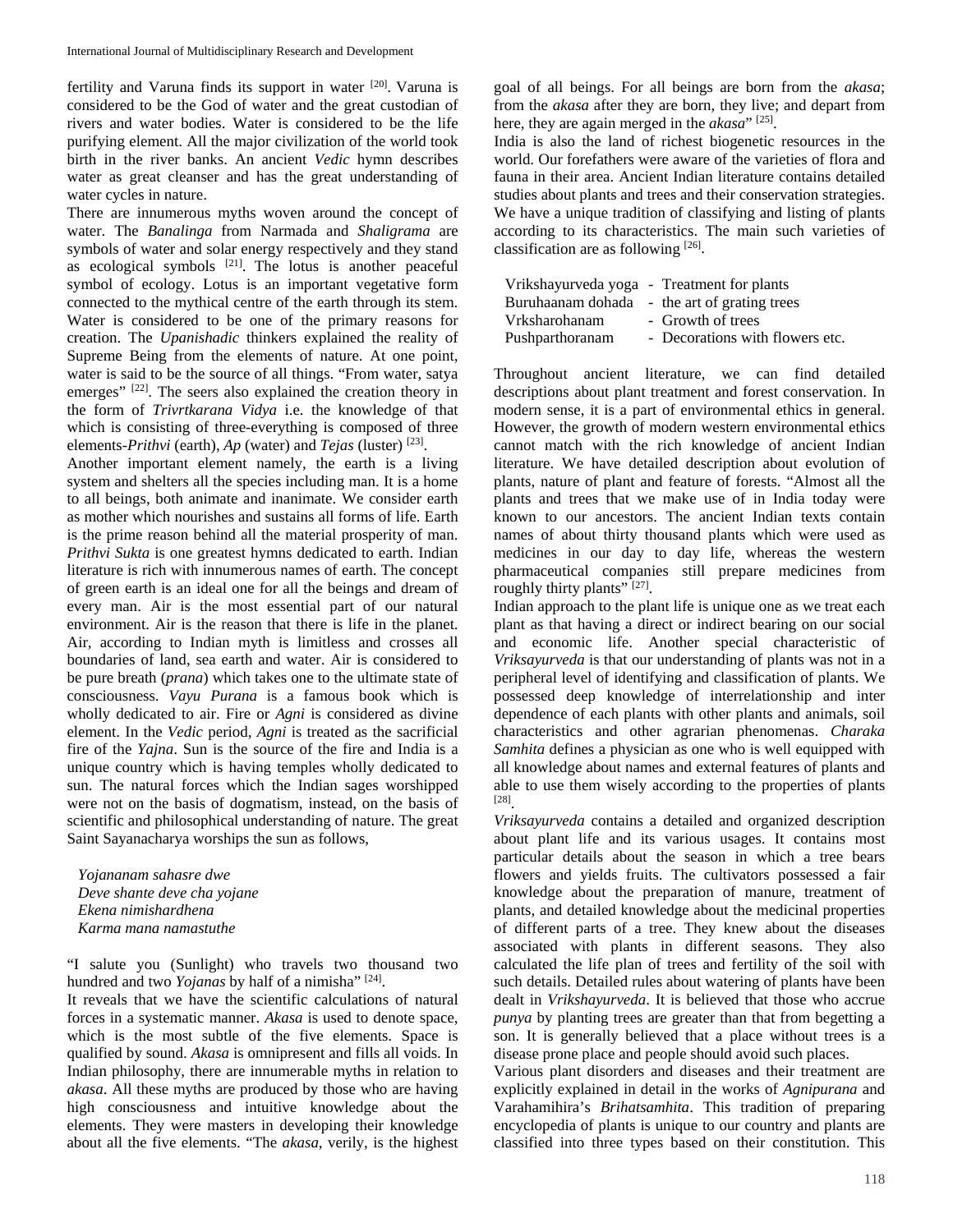method of classification followed the same pattern in which we classify human beings according to Ayurveda, namely *Vaatha*, *Pitta* and *Kapha* constitution.

Koutilya's *Arthasastra* also mentions about *Vriksayurveda*, or the knowledge of the long life of trees. He mentions about the sources of revenue collected from forests and forest products. A man was given charge for supervising forest produce and medicines. He was specialist in the field of plants and especially medicinal plants. In modern terms he was a botanist who took special care on plants. The *Vedic Rishis* identified man with trees and therefore man should be in unity with nature. For example, *Brahadaranyaka Upanishad* speaks that "as is the mighty tree so indeed is man: this is true his hairs are leaves and his skin is the outer bark" [29].

### **5. Ecological villages in India**

In ancient India, the distinction between village and *vana* was not strictly maintained. We considered that the entire space is *vana*. The whole cosmos was seen as Mahavana and there is no beginning or end in *Mahavana*. A *vana* is meant to include not only trees but also villages, ponds, gardens etc. For ancient people, the lord of *vana*, namely *Vanaspathi* was most important God and was the source for all material comforts. Villagers differentiated the vegetable world into *Oushadhi* or *Virudha* (plants) and *vana* or *vriksa* (trees). The *Vedic* people believed that all plants and trees are sacred because souls migrate into the plants according to work and knowledge [30]. Every villagers put forward their own rules and regulations in order to preserve their village ecology so that they can have a sustainable life style. In ancient villages, the relationship between man and nature were never seen as the basis of economic prosperity. The relationship between man and nature was described as divine and for well-being of man. Trees not only provide us with precious wood, fruits and medicines, but they also purify the environment and stabilize the cycle of rains. We, in India, are well aware of the usefulness of trees, but our relationship with trees is moral and ethical. If tomorrow someone claims that the benefits being derived from trees can be obtained even without trees, even then, no body in our country would break off the relationship with them  $[31]$ .

Nonetheless, after independence and after decades of planning, Indian mass is still in the grips of poverty. It is clear that in the name of development, we deviated from our stand of village oriented ecology. Every developmental activity in progress is directly linked to commercial exploitation of natural resources. Obsession with big projects and gigantic buildings is the curse of post-independence India. Yet, in ancient India, a village was enough to meet its own needs and man considered the space around his village as *vana* and thereby he recognized the primacy of nature. The ancient people never thought of economic advantage whenever they developed the concept of relationship with man and nature. Whenever they cut down trees for common purpose or individual purpose, they prayed to *Vanaspathi* for permission. Cutting down of trees were never considered as an act of *adharma* (injustice) if it were for practical purposes. On the otherhand, it was considered as *adharma* when trees were cut down for commercial exploitation. The agricultural practices of ancient people were having the following main characteristics.

- 1. Diversity of crops: People produced almost all types of crops as it was not for commercial purpose. The present day system of large scale production of single crops for commercial profit was never followed. Each village produced for its own sustenance.
- 2. Protecting genetic diversity of crops: The ancient people were having a large amount of knowledge regarding different varieties of crops. They were very keen to follow different cropping patterns according to the suitability of seasons.
- 3. Avoidance of chemical pesticides: They never used pesticides to control the weeds. The organic farming of ancient people was very rich with nutritious products. Now, there is a hue and cry for organic farming in order to avoid negative effects of using chemical pesticides. The evil effects of chemical agriculture is that after the initial increase in production there is a decline in productivity and fertility of soil is being loosened.

Apart from agricultural importance, the village forests played a vital role in preserving and nurturing medicinal plants and trees. The ancient texts give detailed description of varieties of medicinal plants grown in village forests. For example, in *Manusmriti*, it is said that the creepers and trees which can be grown either by sowing seeds or grafting are called *Udbhija*. Those which perish after their fruit is ripened and those which bear fruits and flowers in abundance are called *Oushadhi* [32]. The trees grown in village courtyards were selected in utmost care keeping in mind about the medicinal properties of plants and trees. The coconut trees are considered as *kalpavriksha* (A wish granting tree) and its leaves are used for decorating auspicious functions like marriages.

The villagers believed that some trees are having the spiritual power to ward off evil spirits. Consequently, conservation of trees and gardens was means of avoiding sins and the attainment of heaven too. *Mastya Purana* mentions that if anybody plants at least one tree, then he will be able to stay heaven of *Indra* for thirty thousand years, some *puranas* equates trees with sons for a sonless man. A house without any tree is considered as a home without child. It is being criticized that those who points about the merits of ancient village ecologies were against the concept of development and past societies were not free from demerits. However, one should remember that simple life styles in the past do not mean putting the clock back. The present day development is clearly one sided and such concepts of development cannot last long. The environmentally degrading factors like pollution cannot be justified in the name of development. It may give us comfort for present society, but if the degradation continues in the way it is being done in present day society, then, it will drive us back to the climatic conditions of thousands of years ago. Eventually, the earth will become a haven land without any plants or trees. We are remaking this earth as an unfit place to live, which was not like this in the past. The universal vision of our Rishis who conceived the world as one, the nature as one, and our environment as one, was that all men belong to single unity, namely humanity. Our forefathers prayed for peace and calmness to prevail in this country. There is a wonderful verse in *Isavasyopanisad* that there is no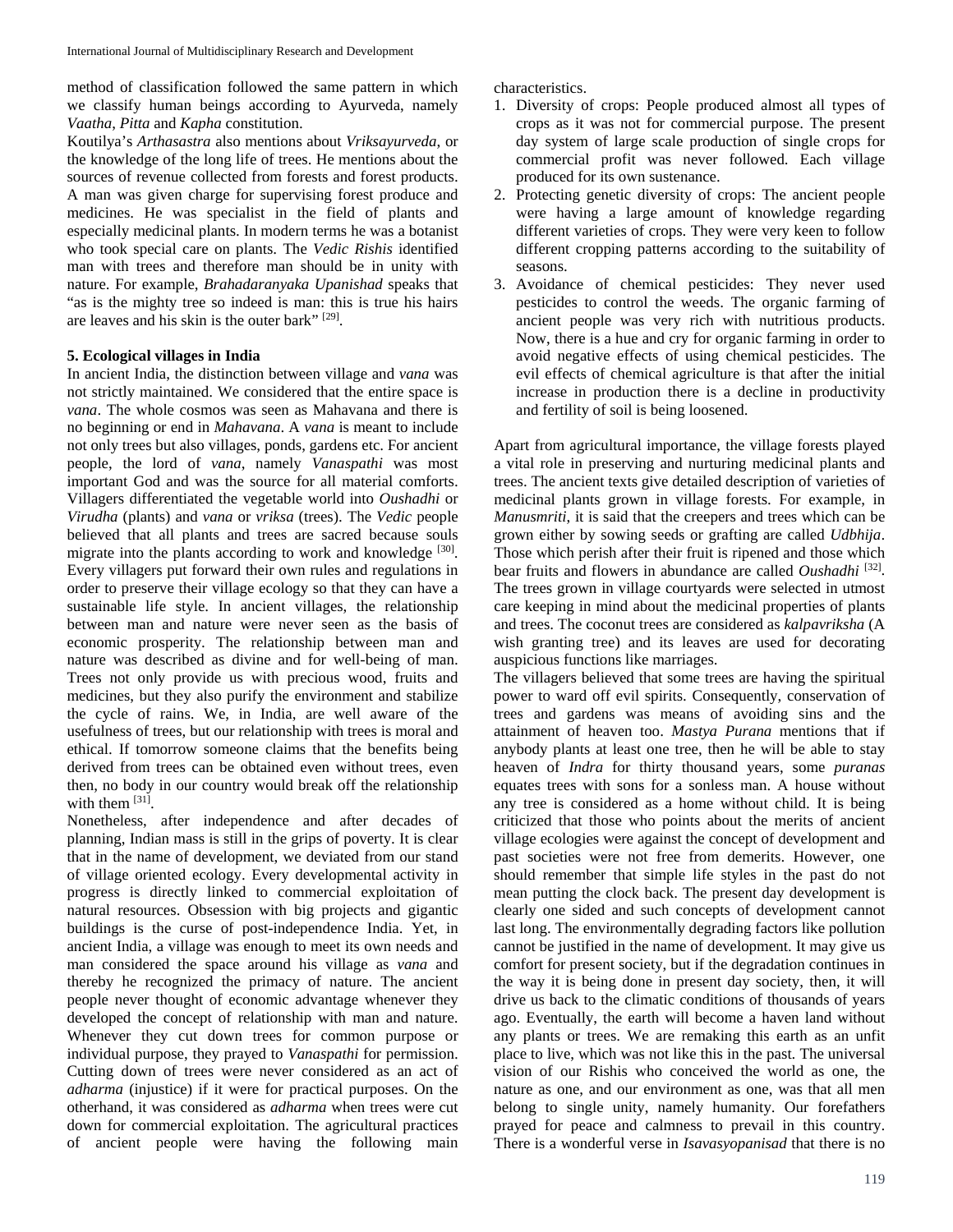need for hatredness between each other beings: "Yastu sarvani Bhutani atmaneyevanupasyati, Sarvabhutesu catmanamtato na vijugupsate". This means, whoever sees all beings in the self and recognizes his own self in all beings does not feel (by reason of such an outlook) repelled by any being  $[34]$ .

Living in unity with all creatures of nature was the life style of our forefathers. Their objective was clear and they reached their goal through austere living. The main purpose of all the literature of the Upanishad is concluded in the well-known prayer:

*From unreal lead me to the real From darkness lead me to the light From death lead me to immortality* [35].

#### **6. Women and ecology**

Indian women come from various cultural, linguistic and social backgrounds. Their role has been interpreted and reinterpreted in various ways according to traditional, social and historical reasons. However, irrespective of all the differences, Indian women are influencing factors in all respects especially when it comes to ecological preservation and regulation. There is a saying that if you teach a man, he can use his knowledge for his sustenance, but if you teach a woman, she uses the knowledge for the sustenance of the family as well.

The role of Indian women in ecology is one of the most important aspects because in all the environmental movements in India, the prime support came from women. Although we consider women as one of the weaker sections of the society, it is this weaker section that brought a positive change in the environmental movements. Whether it be Chipko movement or Narmada Bachao Aandolan, it is women who spread the seeds of environmental movements: "Interestingly, it was from the lower strata of society, that if trickled up to the sensitive part at the middle class and informed urban citizens, who then conceptualized environmentalism and provided the intellectual and communicational infrastructure to the movement through their newly formed NGO's  $[36]$ .

In the ancient period, family structures were patriarchal and patrilineal but still, women held high positions. There were some hymns in Rig Veda which were attributed to women seers alone like Ghosa, Visvarana and Lopamudra [37]. Vandana Shiva, the strong exponent of women's liberation movements argues that the negligence of recognizing nature's diversity and treating nature with commercial values alone is the basis of all environmental problems. According to her, "the marginalization of women and the destruction of biodiversity go hand in hand. Diversity is the price paid in the patriarchal model of progress which pushes inexorably towards monocultures, uniformity and homogeneity. In this perverted logic of progress, even conservation suffers" [38]. Educating women, especially rural women, about concerns in environmental ethics is productive in all ways. It is because women are considered as custodians of biodiversity. In all cultures, forests are worshipped as *Vana Durgas* or tree goddess. Another significant factor in women's ways of conservation of nature is that they are strongly partners of non-violent methods in nature conservation.

All the popular worships in Hinduism are centered on

feminine aspects. This feminine dimension of divine is the most stressed aspect in worshipping nature. The nature is worshipped in the form of mother and it evolves in all forms, both animate and inanimate forms. The common Indian men worshipped nature as mother without delving into the intricacies of philosophy. He worshipped mother earth mainly because that it is the earth that creates, preserves and sustains life. The rural women played an influencing role in preserving the nature and natural resources. The rural Hindu women consider that violence against nature is violence against them. The scientific reasons for the concept are that all forms of life are seemed to be evolving from feminine principles.

For example, many women consider *Tulsi* (basil plant) as a sacred plant and worship it daily. It is prescribed by *Ayurveda* and perceived as the plant which has therapeutic and curative powers. To ensure that each home has a *Tulsi* plant, the practice of worshipping it daily has been entrusted with women. "*Tulsi* is sacred as a plant with beneficial and medicinal property and is considered as Vrindavan, the symbol of cosmos, with her daily watering and lighting a lamp before if for worship, a woman reflects the relationship at her home with the cosmos and the nature. The west views nature in the frame work of the dichotomy between man and women and person and nature. In Indian cosmological view, the concept of *Purusha* and *Prakriti*, person and nature are a duality in unity [39].

The "Marriage Tree" is a common custom among some groups in India. This tree is necessary for wedding and is adorned as a part of ceremony. This function is celebrated mainly to teach the bride and bridegroom about the fertility of nature. The verses attributed to *Devi Vasundhara*, mother Earth in the *Prithvi Sukta* clearly demonstrates ancient seer's vision of nature and its relation with women. The image of earth as mother clearly indicates that conflict with nature is self-destructive activity. The earth is a mother in the sense that earth alone has the capacity to nurture all forms of life. In Indian tradition, woman is considered as *Sakthi* or energy, which is the creative power. The powers of earth are considered to be feminine because it nurtures and protects. For example, a tree or plant cares its seeds and gives protective layers according to its capacity. Another significant feature of Indian tradition is that as far as ecological aspect is concerned, there were no separate feminist protest movements in ancient India. This does not undermine women's role in nature conservation. Whether it is a female God or common woman, every female has significant role in preserving nature according to Indian tradition.

### **7. Conclusion**

According to Indian philosophy, everything is part of the Supreme Being. Therefore, our perception of nature was a thing to be experienced, not a thing to be exploited. In all the Indian philosophical systems, there is not a single instance of antagonism towards nature. Whether it is *Vedas*, *Upanishads*, *Ramayana*, *Mahabharatha* or *Puranas*, all preach about the holy relation between man and nature. For an Indian, starting from a stone to the animal, everything is a thing to be worshiped. Western modern society criticized Indian attitude towards nature as animism as they could not find any value to nature and considered only man is having values. Now, they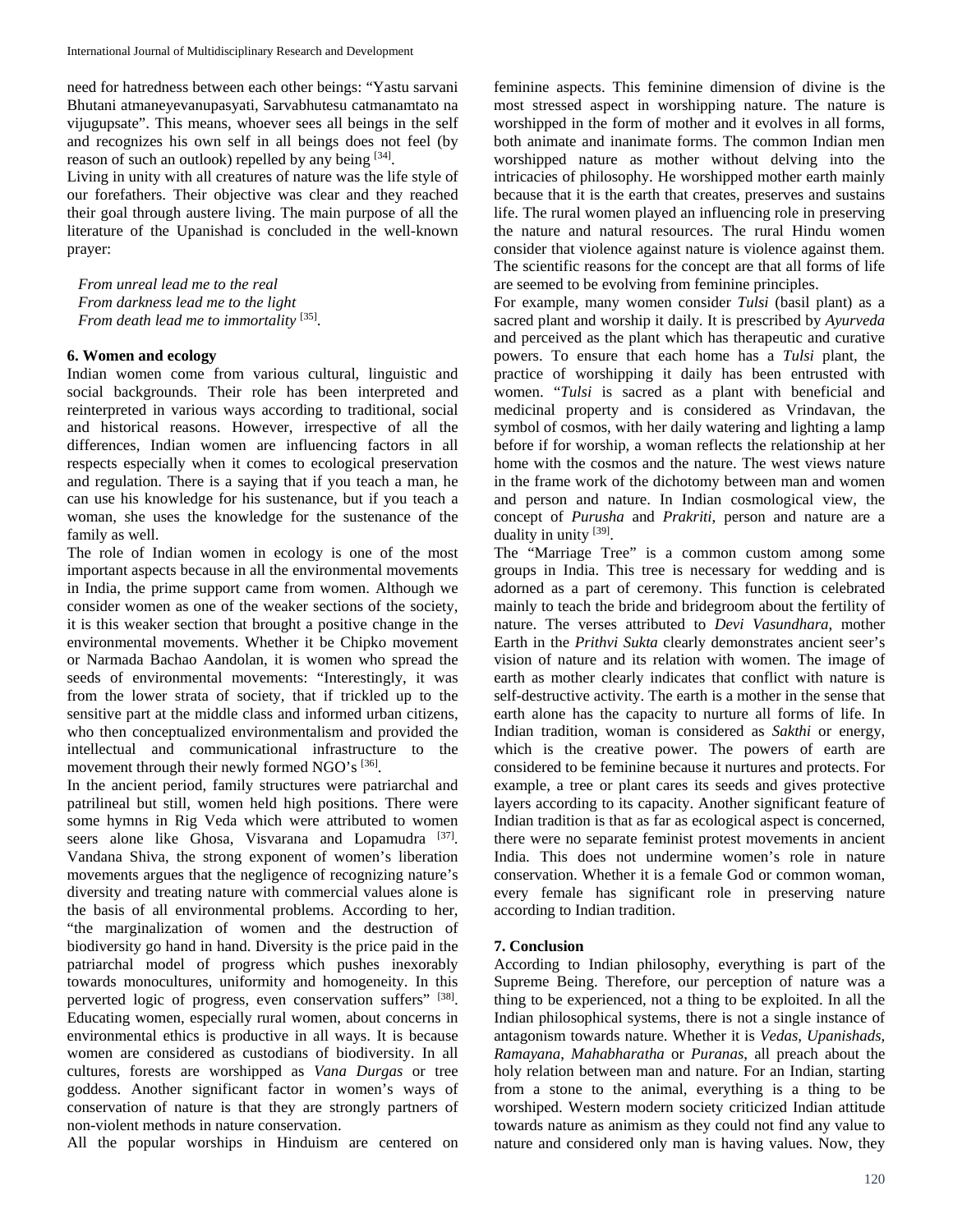are looking for alternative ways of environment protection and found that only Asian traditions, especially Indian tradition, is having complete philosophy of ecological view. This ecological view is not limited in abstract concepts but each Indian's day is supposed to start with reverence to nature. This includes every morning getting up from bed touching the floor and chanting the Mantra seeking forgiveness before stepping into her. Therefore, application oriented philosophy, especially applied environmental philosophy, has been practiced by Indians for centuries.

## **8. References**

- 1. Banwari, *Pancavati: Indian Approach to Environment* Delhi: Sri. Vinayaka Publications, 1992, 14.
- 2. Marta Vannucci. Tradition and Change in Geeti Sen, ed., *Indigenous vision* New Delhi: Sage Publishers, 1992, 25- 26
- 3. Bansilal Malla. Trees in Indian Art Mythology and Folklore New Delhi: Aryan Books International, 2000, p.8
- 4. Ranchor Prime, Hinduism and Ecology seeds of Truth New York: Cassel Publishers, 1992, p5.
- 5. Ranchor Prime, op.cit, p.9
- 6. Nitya Chaitanya Yati, *The* Brahadaranyaka Upanishad (here onwards Br. UP) III 9.28 Delhi: D.K. print world Ltd; 1993, p316
- 7. Sukla Yajurveda. 12.76 in Ralph Frigith, Yajurveda Samhita (New Delhi: Nag Publications, 1990.
- 8. Ranjay Pratap Singh. Environment and *Vedic* Literature in D.C. Srivastava, ed, Readings in Environmental Ethics-Multidisciplinary Perspectives New Delhi: Rawat publications, 2005, p108.
- 9. Banwari, op.cit. p3
- 10. Bancilal malla, op. Cit. p59.
- 11. Kapila Vatsyayan. Ecology and Indian Myth in Geeti Sen, ed; *Indigenous Vision* (New Delhi: Sage Publication, 1992, p161
- 12. Christopher Key Chapple, Mary Elvin tucker. ed., Hinduism and Ecology Oxford: Oxford University Press, 2000, p9.
- 13. Atharva Veda. Kanda 12 hymn 1 verse ll" in O.P. Dwivedi, *Vasudhaiva kutumbakam: A Commentary on Atharva Vediya Prithvi Sukta*, 2nd edn Jaipur: Institute for Research and Advanced Studies,1998, p18
- 14. Atharvaveda Kanda 12 hymn 1 verse 18 in O.P Dwiredi, Op.cit.p.32
- 15. Kapila Vastyayan, Op.cit, p.161
- 16. Chandradar Sharma. A critical Survey of Indian Philosophy (New Delhi: Motilal Banarsidass, 1987, 154
- 17. Taittiyiriya Upanishad in Paul Deussen, *Sixty,* Upanishads of the Veda (Delhi: Motilal Banarsidass, 1980, p217-246
- 18. Maitrayani Upanishad in Paul Duessen Op.cit, p327-386.
- 19. Bhagavat Gita, 7(4).
- 20. Br. UP III 9.22, (2)305.
- 21. Pravin Seth, Environmentalism: Politics, Ecology and Development (New Delhi: Rawat Publications, 1997, p24.
- 22. Br. UP V 5.1 (3):280.
- 23. Br. UP I 2.3 (1):30.
- 24. Rig Veda sayana Bhasyam
- 25. Nr Simhapurana- Tapaniya Upanishad" in Paul Duessan, Op.cit, p.824

26. Subhashini Sridhar, *et al*, *Vridshayurveda, Aryurveda for*